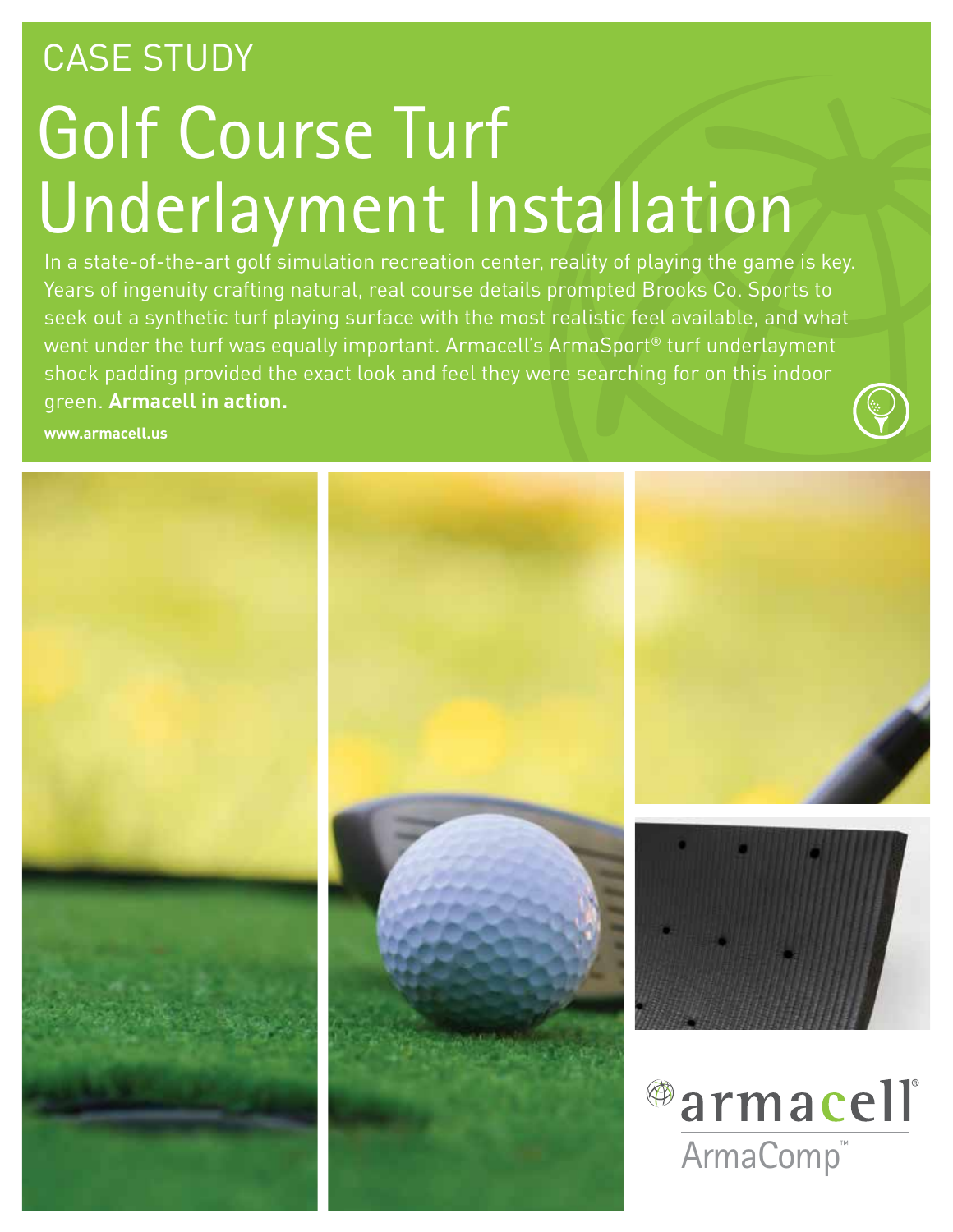# To a Tee Scoring the Win at Golf Gaming

#### **Project:**

Synthetic turf installation at Revelry Entertainment Center

**Location:** Brooks Co. Sports, NextLinks

**Customer:** Worldwide Foam

#### **Challenge:**

Finding a turf and underlayment product that would provide a natural, real green course feel at a brand-new indoor golf simulation recreation center.

#### **Solution:**

Armacell's ArmaSport padding solution provided an easy installation that perfectly replicated the ball bounce action of hitting on a natural green while using a synthetic surface.

#### **GROW THE GAME**

It all began with a dream of a real game of golf on the most natural playing field indoors. NextLinks CEO, Dave Shultz, came up with the idea of delivering a competitive alternative to the game of golf utilizing infrastructure, technology and more than 150,000 lines of software code to bring games to life in an exceptionally entertaining way. This new recreation center is a revolution to the game of golf as players are on an actual indoor golf course, some mirroring simulated world-famous venues, and having their entire experience without ever moving from their initial location. The play is enhanced by using a virtual reality screen for full swing shots and a real surface turf for short game play.

More than 17 million people expressed interest in trying their hand at a game of golf in 2020. Short courses have exploded with resorts and parks adding par-3 courses in their list of amenities. By turning full swing "practice" into a game and placing the putting green in an entertainment style venue, players can enjoy 18 holes in less than two hours compared to five or six hours on a real course. This makes golfing more accessible while providing greater shooting variety on a smaller footprint than a full-sized course. A win-win for everyone.

Powering the future of golf, these innovative recreation centers use "real feel" turf with underlayment padding, complex software, VR/AR simulators,

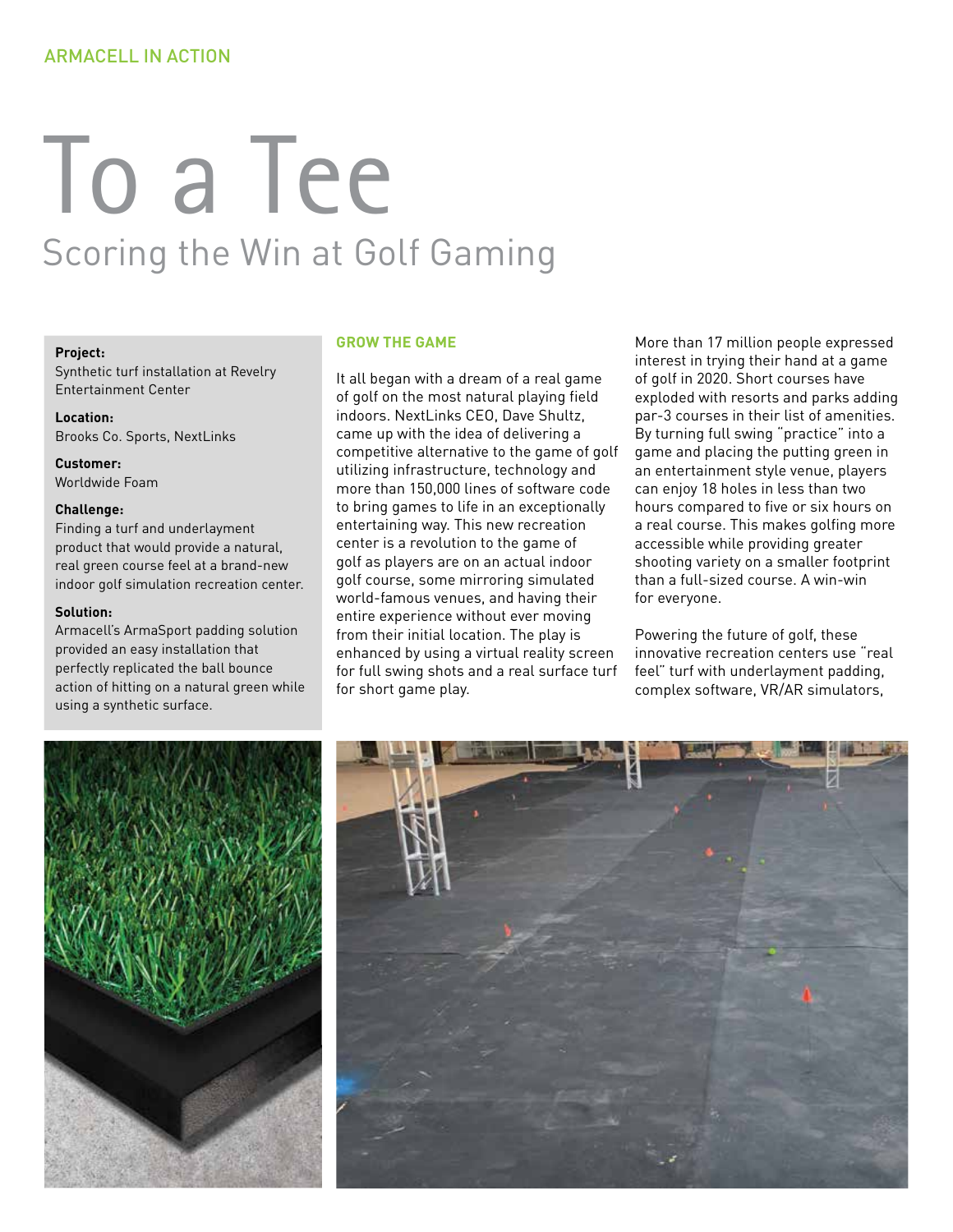

and a system of light beams to gamify "zones" for putting entertainment and competition at any scale. One new location named Revelry in Mesa, AZ is a 60,000 square foot indoor and outdoor venue featuring 14 putting zones, an arcade, and a bar, with the capacity to host events like competitive league nights and tournament play. This new venue has been featured at Golf.com and is the sweet spot for professionals and amateurs alike. Revelry not only boasts NextLinks technology that offers three different playing modes, it encapsulates a massive 80 x 20 feet, contoured putting green with two simulator screens integrating simulation play with live play for the short game within a real golf environment.

The traditional putting green used is a functional re-imagination utilizing premium construction materials. Building this master level, real-life course indoors proved a challenge due to artificial reactions of common turf underlayment products. It was imperative to NextLinks and Brooks Co. Sports, the turf installer working on this project, that the underlayment padding provide the same ball response as chipping onto a real green. Several padding and filler products were tested during design and production, but most had unnatural ball reactions that interfered with shots, distance, or speed. Others like artificial polyurethane coated sand created dust as well as indoor air quality and silicosis concerns.

Owner and operator, Michael Brooks at Brooks Co. Sports, helped achieve this



important course design requirement by using Armacell ArmaSport® TU2 padding which replicates the ball bounce action of a natural green while using synthetic surfaces. "ArmaSport was spot on," commented Brooks. "The padding allowed the ball to dead end as if on a natural green when chipped. There was no bounce. It worked with every undulation of the course and fit like a glove." ArmaSport TU2 had an easy-towork-with nature which ensured a fast install without errors, plus an added humorous benefit. "The rolls of ArmaSport were lightweight, flexible, and quickly glued down in place. Interestingly, the feeling of the product after installing was a huge hit as everyone enjoyed walking on it. They wouldn't get off the course!" This creative business model including an innovative green with Armacell's superior turf underlayment padding will welcome people to stay in place to play for hours. The successful outcome for a new game, worlds away from a traditional course.

### **Did You Know?**  According to the National Golf Foundation, almost **25 MILLION**  people played golf on a "real" course in 2020, and over **12 MILLION** more played only off-course golf that year. It's tee time!

#### **MASTERING THE EXPERIENCE**

A synthetic course's success starts under the green. ArmaSport TU2 underlayment stabilizes and cushions playing surfaces providing consistent shock attenuation across the course. Designed for use as a golf mat for both indoor or outdoor environments, the closed-cell padding provides that "fairway" feel on putting greens, driving ranges, tee lines and golf simulators. The padding is made from premium, first-run material—not scraps. It is supplied in 60" wide rolls and long lengths helps to make installation fast and easy and is manufactured in 3/8" and 5/8" thicknesses to meet the strictest specifications. ArmaSport TU2 has also been tested to FIFA 2 Star and ASTM F355 test methods. For more than 35 years, our closed cell foam has been the ideal turf underlayment pad for consistent playing conditions and greater longevity. What's under your turf?

### **Safe and Environmentally Friendly**

- Tested to FIFA 2 Star test methods
- Tested to ASTM F355 test methods
- Low phthalate products that meet the phthalate threshold requirements (<0.1%) of the CPSIA / CPSC Improvement Act of 2008 public law 110-114
- Formaldehyde free and meets the global REACH and RoHS requirements covering prohibited and reportable substances
- Manufactured with an antimicrobial to protect against fungi, mold and bacteria